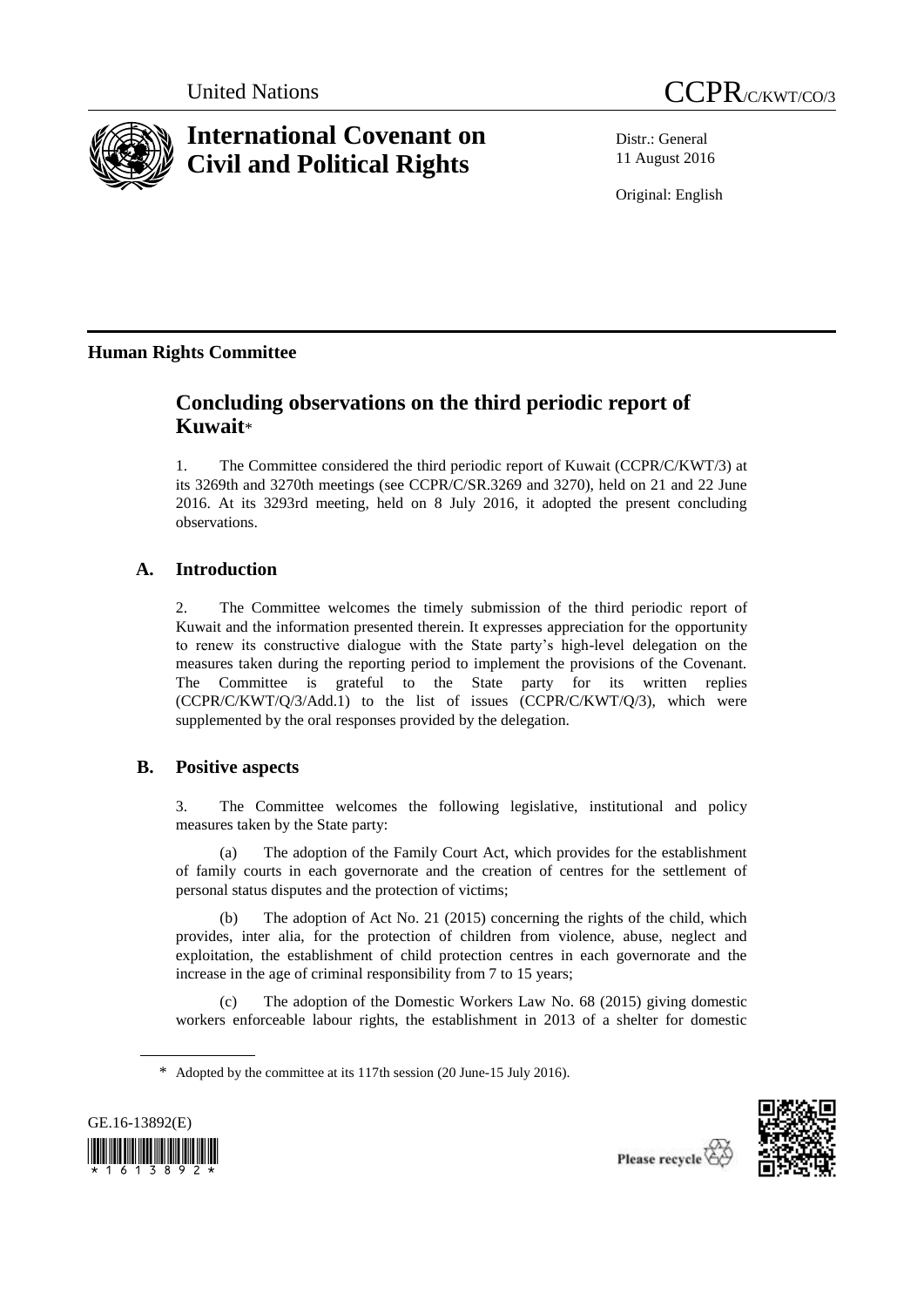workers who flee abusive employees and the adoption of Act No. 19 (2013) providing for the establishment of the Public Authority for Manpower;

(d) The adoption of Law No. 91 (2013) on the prevention of trafficking in persons and the smuggling of migrants and the opening in 2014 of a high-capacity shelter for domestic workers fleeing from abusive employers;

(e) The adoption of Law No. 67 (2015) on the establishment of a national human rights institution.

4. The Committee also welcomes the accession by the State party to the Convention on the Rights of Persons with Disabilities, on 22 August 2013.

5. The Committee further welcomes the State party's withdrawal, on 20 May 2016, of the first part of its reservation to article 25 (b) of the Covenant limiting the right to vote and to be elected to men*.*

# **C. Principal matters of concern and recommendations**

### **Domestic applicability of the Covenant**

6. While noting that the provisions of the Covenant are directly applicable in the domestic legal and judicial system of Kuwait, the Committee is concerned about the primacy of sharia law over conflicting or contradictory provisions of the Covenant (art. 2).

7. **The State party should give full legal effect to the Covenant in its domestic legal order and ensure that domestic laws, including those based on sharia law, are interpreted and applied in ways compatible with its obligations under the Covenant. It should also raise awareness about the Covenant among judges and judicial officers.** 

# **Interpretative declaration on and reservations to the Covenant**

8. The Committee remains concerned that the State party maintains its interpretative declaration on articles 2 (1) and 3 of the Covenant, which the Committee has repeatedly found to be incompatible with the object and purpose of the Covenant (see CCPR/CO/69/KWT, para. 4, and CCPR/C/KWT/CO/2, para. 7) and regrets that the State party has not yet withdrawn its interpretative declaration on article 23 or the totality of its reservation to article 25 (b) of the Covenant (art. 2).

9. **The State party should withdraw its interpretative declarations on articles 2 (1) and 3 and consider withdrawing its interpretative declarations on article 23 and its reservation to article 25 (b), with a view to ensuring the effective application of the Covenant.**

## **Discrimination against Bidoon people**

10. The Committee notes the steps taken to regularize the status of stateless Bidoon individuals, who are currently viewed by the State party as a category of "illegal residents", including by granting Kuwaiti nationality to some, registering others and providing access to social services for many. It is concerned, however: (a) that the process of granting Kuwaiti citizenship to Bidoon people is slow; (b) at the situation of stateless Bidoon who remain unregistered and are not able to obtain civil documentation and access to adequate social services; (c) that Bidoon people face restrictions to their rights to freedom of movement, peaceful assembly, opinion and expression; and (d) that the State party is considering offering them the "economic citizenship" of another country in exchange for a permanent residence permit in Kuwait (arts. 2, 12, 23, 24, 26 and 27).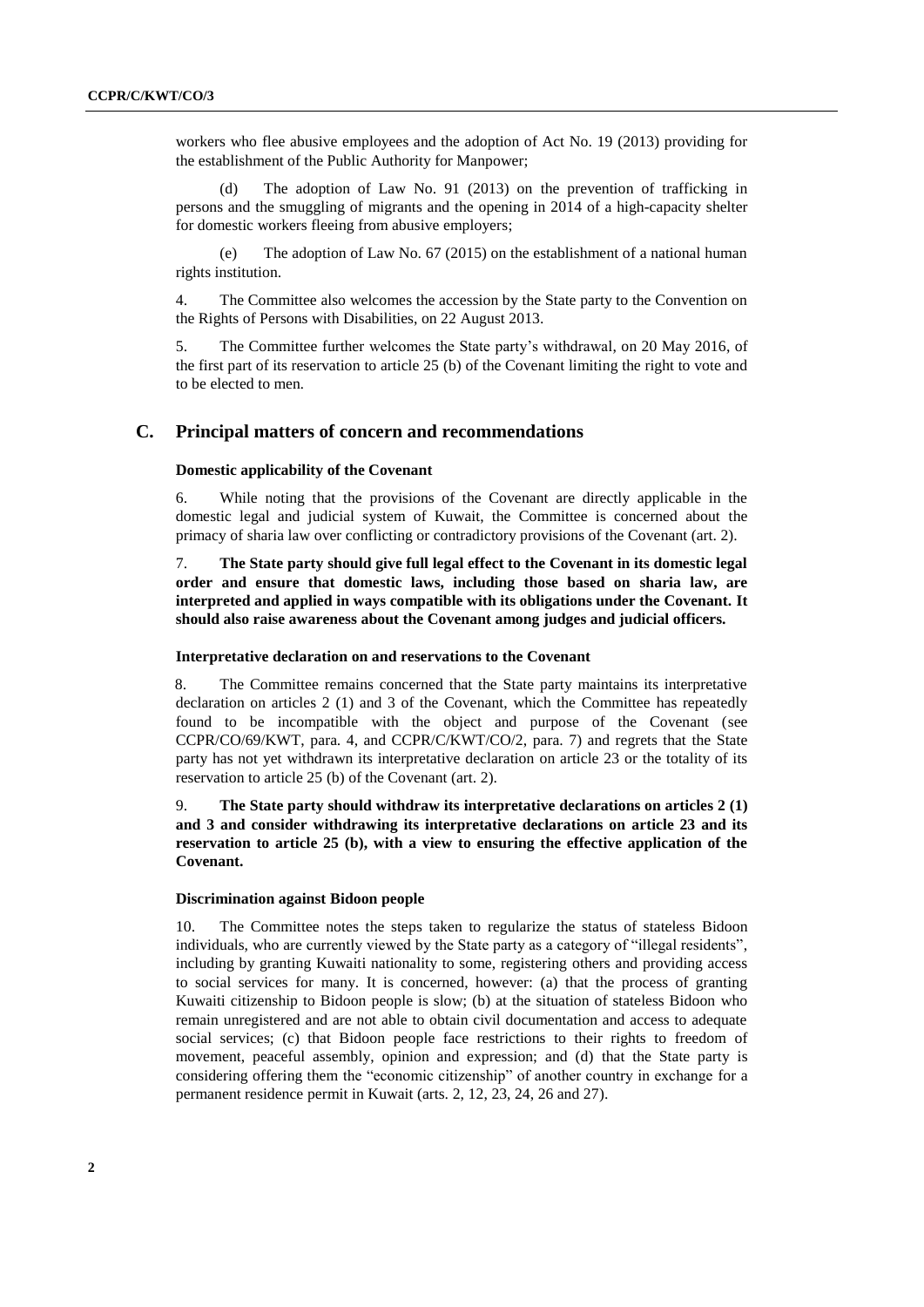11. **The State party should: (a) speed up the process of granting Kuwaiti citizenship to Bidoon people, where appropriate; (b) guarantee the right of every child to acquire a nationality; (c) register and provide non-discriminatory access to social services to all Bidoon people residing in Kuwait; (d) ensure that Bidoon individuals enjoy their right to freedom of movement, peaceful assembly, opinion and expression; (e) set aside plans to offer Bidoon people the "economic citizenship" of another country in exchange for a permanent residence permit in Kuwait; and (e) consider acceding to the 1954 Convention relating to the Status of Stateless Persons and to the 1961 Convention on the Reduction of Statelessness and having the related obligations implemented through the State party's domestic law.** 

#### **Discrimination and violence on the grounds of sexual orientation and gender identity**

12. While the Committee respects the diversity of views on morality held by different cultures, it recalls that State laws and practices must always be subject to the principles of the universality of human rights and of non-discrimination. Bearing that in mind, the Committee expresses its concern about the criminalization of same-sex sexual activity among consenting adults and about the vague offence of "imitating members of the opposite sex". It is also concerned about reports of harassment, arbitrary arrest and detention and about acts of violence, abuse, torture and sexual assault against persons on the basis of their real or perceived sexual orientation or gender identity (arts. 2, 6, 7, 9, 17 and 26).

13. **The State party should take the measures necessary to decriminalize sexual relations between consenting adults of the same sex and repeal the offence of imitating members of the opposite sex, in order to bring its legislation into line with the Covenant. It should also take measures to put an end to the social stigmatization of homosexuality and the harassment, discrimination and violence perpetrated against persons based on their real or perceived sexual orientation or gender identity.**

#### **Non-discrimination and equality between men and women**

14. The Committee regrets the lack of progress in repealing discriminatory provisions against women such as those contained in the Personal Status Law and the Nationality Law, including on such matters as polygamy, the minimum age of marriage, the ability of women to conclude a marriage contract, divorce, parental authority, inheritance, the value of women's testimony before the courts compared to that of men and the ability of Kuwaiti women to pass on their nationality to their children and foreign spouses on an equal footing with Kuwaiti men (arts. 2, 3, 14, 23, 24 and 26).

15. **The State party should: (a) undertake a comprehensive review of existing laws to repeal or amend, in accordance with the Covenant, all discriminatory provisions that affect gender equality; (b) take appropriate measures to enhance and promote equality; and (c) adopt measures to prevent early and forced marriages, including by setting a minimum age for marriage that complies with international standards and making the signature of a marriage contract by both spouses mandatory.** 

#### **Representation of women in political and public life**

16. The Committee is concerned at the very low level of representation of women in legislative and executive bodies. While welcoming the appointment of 22 women as prosecuting attorneys, the Committee is concerned at the fact that women's applications for prosecutor positions have been suspended and that there are few women in the judiciary (arts. 2, 3, 25 and 26).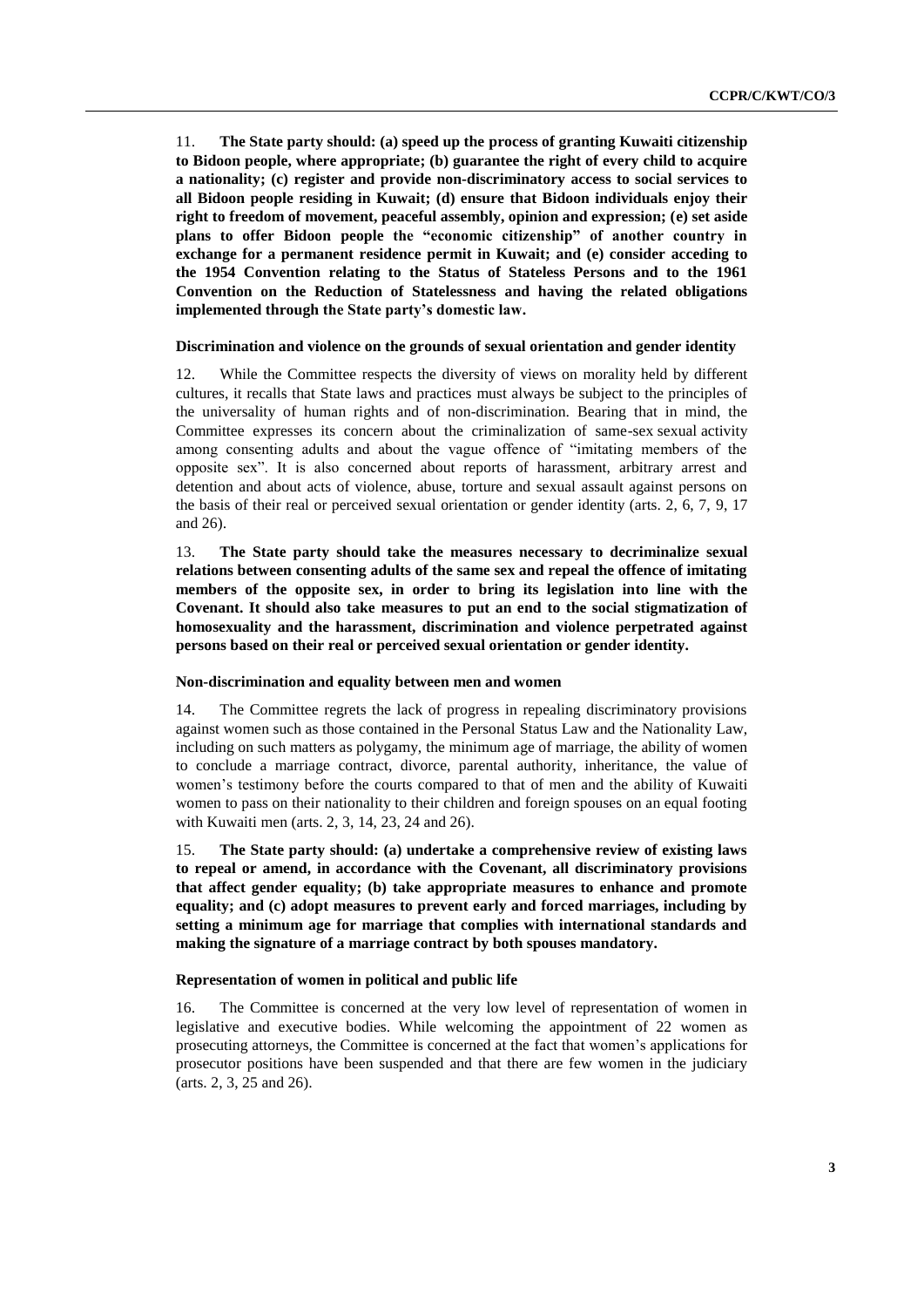17. **The State party should take the measures necessary, including through the adoption of temporary special measures, to further increase the participation of women in public life, in particular at the highest levels of government, in parliament, in the judiciary and in decision-making positions in all other areas.**

#### **Domestic and sexual violence**

18. The Committee is concerned about reports indicating that domestic violence is widespread and underreported and about the absence of legislation specifically criminalizing domestic and sexual violence, including marital rape (arts. 2, 3, 7, 24 and 26).

19. **The State party should: (a) criminalize acts of domestic and sexual violence, including marital rape; (b) ensure that victims of domestic and sexual violence have access to legal, medical and psychological assistance, reparation and rehabilitation and assist them in reporting incidents; and (c) ensure that cases of domestic violence are thoroughly investigated and that perpetrators are prosecuted and, if convicted, punished with appropriate sanctions.** 

#### **Counter-terrorism and the right to privacy**

20. The Committee is concerned that Law No. 78 (2015) on counter-terrorism, which requires nationwide compulsory DNA testing and the creation of a database under the control of the Minister of the Interior, imposes unnecessary and disproportionate restrictions on the right to privacy. The Committee is particularly concerned about:

(a) The compulsory nature and the sweeping scope of DNA testing, which applies to all and imposes a penalty of one year's imprisonment and a fine in case of refusal to provide samples;

(b) The broad powers of the authorities and the Ministry of the Interior to collect and use DNA samples, including "for any other cases required by the supreme interest of the country";

(c) The lack of clarity on whether necessary safeguards are in place to guarantee the confidentiality and prevent the arbitrary use of the DNA samples collected;

(d) The absence of independent control and the inability to challenge the law before an independent court.

21. **The State party should take all measures necessary to ensure that DNA samples are collected, used and retained in conformity with its obligations under the Covenant, including article 17, and that any interference with the right to privacy complies with the principles of legality, necessity and proportionality. Specifically, the State party should: (a) amend Law No. 78 (2015) with a view to limiting DNA collection to individuals suspected of having committed serious crimes and on the basis of a court decision; (b) ensure that individuals can challenge in court the lawfulness of a request for the collection of DNA samples; (c) set a time limit after which DNA samples are removed from the database; and (d) establish an oversight mechanism to monitor the collection and use of DNA samples, prevent abuses and ensure that individuals have access to effective remedies.** 

#### **Death penalty**

22. The Committee is concerned about:

(a) The fact that Kuwait carried out several executions in 2013, ending the de facto moratorium on executions that had been in force since 2007;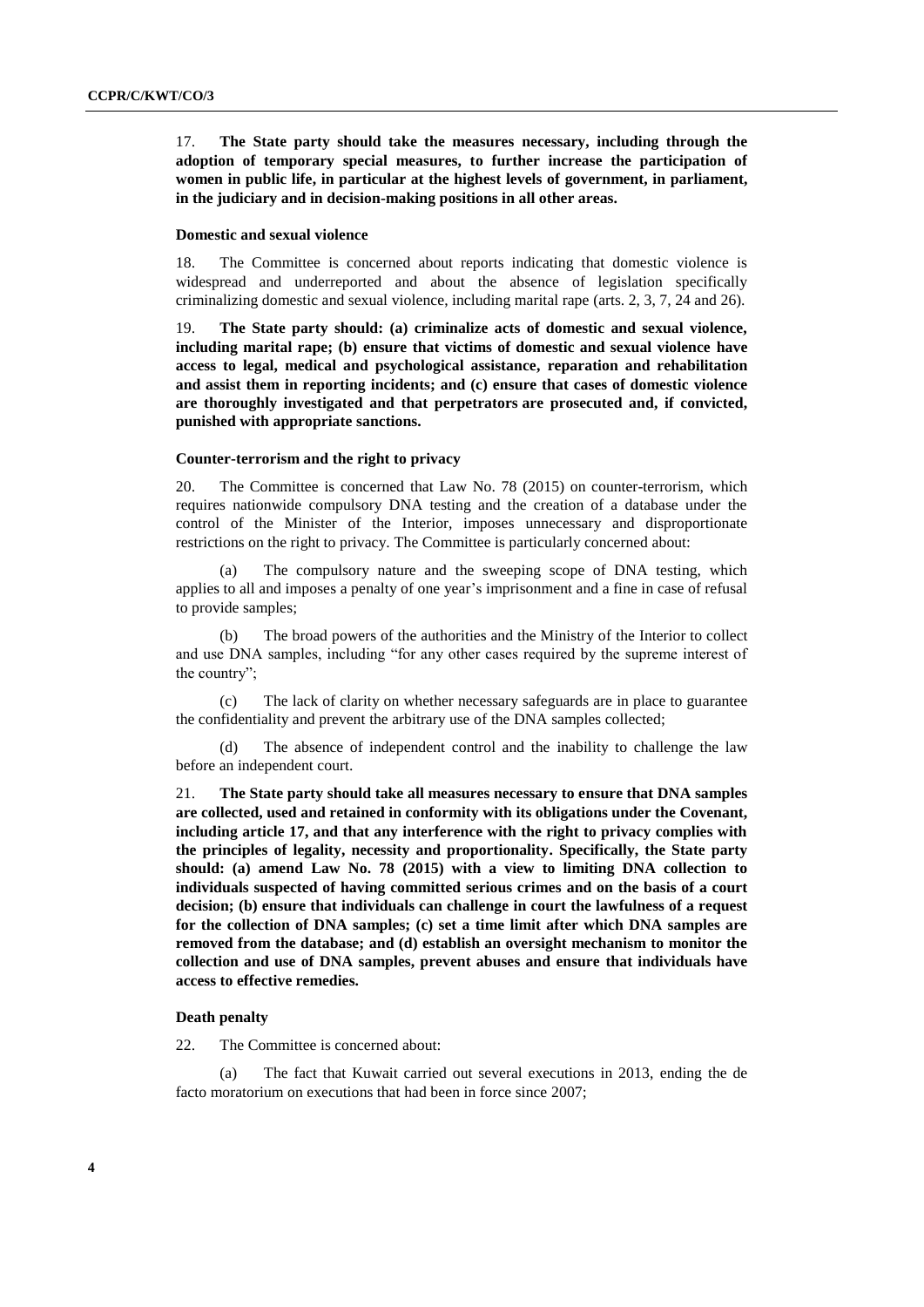(b) The large and increasing number of offences for which the death penalty can be imposed, including vague offences relating to internal and external security, and the fact that the legislation maintains the death penalty for offences that do not meet the threshold of the "most serious crimes" within the meaning of the Covenant, such as offences relating to drug-related crimes;

(c) Information indicating that the imposition of the death penalty is mandatory for certain crimes (arts. 6 and 7).

23. **The State party should give due consideration to abolishing the death penalty and acceding to the Second Optional Protocol to the Covenant, aiming at the abolition of the death penalty. If the death penalty is maintained, the State party should take all measures necessary, including legislative action, to ensure that the death penalty is handed down only for the most serious crimes and not for offences that are overly broad or vague, and ensure that it is never mandatory.** 

#### **Torture and ill-treatment**

24. The Committee is concerned about allegations of occasional cases of torture and inhuman or degrading treatment in detention by the police and security forces, which seem to have increased in the past few months in response to terrorist activities. The Committee is also concerned that the State party's criminal legislation does not adequately ensure that acts covered by the internationally accepted definition of torture are fully criminalized (art. 7).

25. **The State party should: (a) amend the Penal Code to ensure that all acts of torture, as contained in the internationally accepted definition of torture, are prohibited and to stipulate sanctions for acts of torture that are commensurate with the gravity of such offences; and (b) establish a fully independent complaint mechanism, ensure independent and prompt investigation and prosecution of State officials responsible for alleged acts of torture or inhuman or degrading treatment, and ensure the independence of the departments of forensic medicine and criminal evidence from the Ministry of the Interior.**

#### **Police custody and basic legal guarantees**

26. While noting the 2012 amendments to the Code of Criminal Procedure, the Committee is concerned that those who are arrested can be held in police custody for up to 10 days upon a written order of the investigator and may be presented before a judge only after that period (art. 9).

27. **The State party should amend its legislation to ensure that anyone arrested or detained on a criminal charge is brought before a judge within 48 hours.** 

# **Administrative deportations, appeals and remedies**

28. The Committee reiterates its concern (see CCPR/C/KWT/CO/2, para. 20) about the absence of a maximum period of detention for persons awaiting administrative deportation and the unavailability of judicial remedies enabling such persons to seek review of the lawfulness of their detention (arts. 9 and 13).

29. **The State party should: (a) ensure that persons subject to a deportation order, including when it relates to immigration, citizenship and nationality, have their case reviewed by a competent authority; and (b) ensure that detention is a measure of last resort, that it is used for the shortest period of time, that it is necessary and proportionate given the circumstances, that alternatives to detention are resorted to,**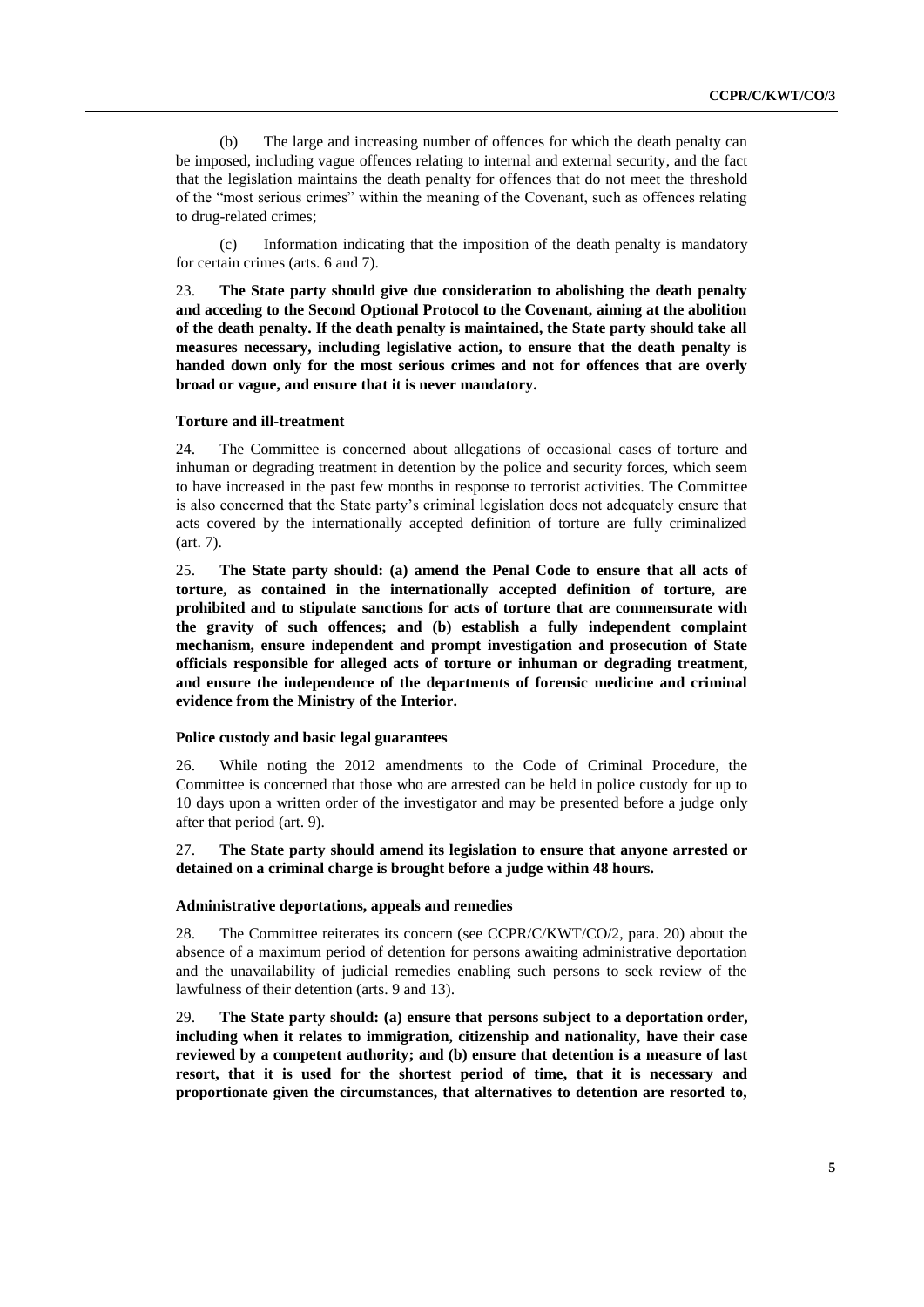**in practice, and that judicial remedies are available to review the lawfulness of the detention.**

#### **Independence of the judiciary**

30. The Committee is concerned about the insufficient independence of the judiciary from the executive branch in such matters as the appointment, promotion and disciplining of judges. It is also concerned that non-citizen judges lack security of tenure since their judicial appointment must be renewed every two years (art. 14).

# 31. **The State party should guarantee the independence, autonomy and impartiality of the judiciary by reforming the system for the appointment, promotion and disciplining of judges and the security of tenure of foreign judges.**

#### **Discrimination, exploitation and abuse of domestic workers**

32. The Committee is concerned about: (a) the discrimination, exploitation and abuse of foreign domestic workers, which is exacerbated by the *kafala* system; (b) discrepancies between the rights afforded to domestic workers, the majority of whom are foreigners, under Law No. 68 (2015) and the rights provided to other workers; and (c) information indicating that cases of violence against domestic workers are underreported owing to fear of reprisal from the sponsor, the loss of livelihoods and the risk of deportation (arts. 2, 7, 8, 12 and 26).

33. **The State party should: (a) effectively regulate the recruitment and employment of domestic workers in the private sector to prevent abuse and forced labour; (b) abolish the** *kafala* **system and replace it with residency permits for domestic workers; (c) ensure that all workers enjoy their basic rights, irrespective of their citizenship, including by amending Law No. 68 (2015); and (d) ensure the strict enforcement of legislation and regulations protecting them from abuse, conduct regular labour inspections, investigate allegations of abuse, prosecute and sanction abusive employers, sponsors and recruitment companies and provide reparation to victims.** 

### **Trafficking in persons, forced labour and forced prostitution**

34. While welcoming the measures adopted to combat trafficking in persons, the Committee remains concerned:

(a) At the low number of prosecutions, convictions or sentences handed down under Act No. 91 (2013) for trafficking in persons for the purposes of forced labour or sexual exploitation;

(b) That the 2013 anti-trafficking legislation does not provide protection from prosecution for victims who flee an abusive employer's residence without permission and who are at risk of arrest, detention and deportation;

(c) That, despite the legal prohibition on withholding workers' passports, the practice remains common among employers and sponsors of foreign workers;

At the application of stringent standards of proof, in particular evidence of coercion, applied by the courts and the Criminal Investigation Division for determining whether women have been forced into prostitution (arts. 3, 7-9 and 24).

35. **The State party should: (a) speedily adopt the national strategy to combat trafficking, strengthen its efforts to implement Act No. 91 (2013) and investigate, prosecute and convict offenders, in particular employers, sponsors and recruitment companies found guilty of forced labour and sexual exploitation; (b) develop**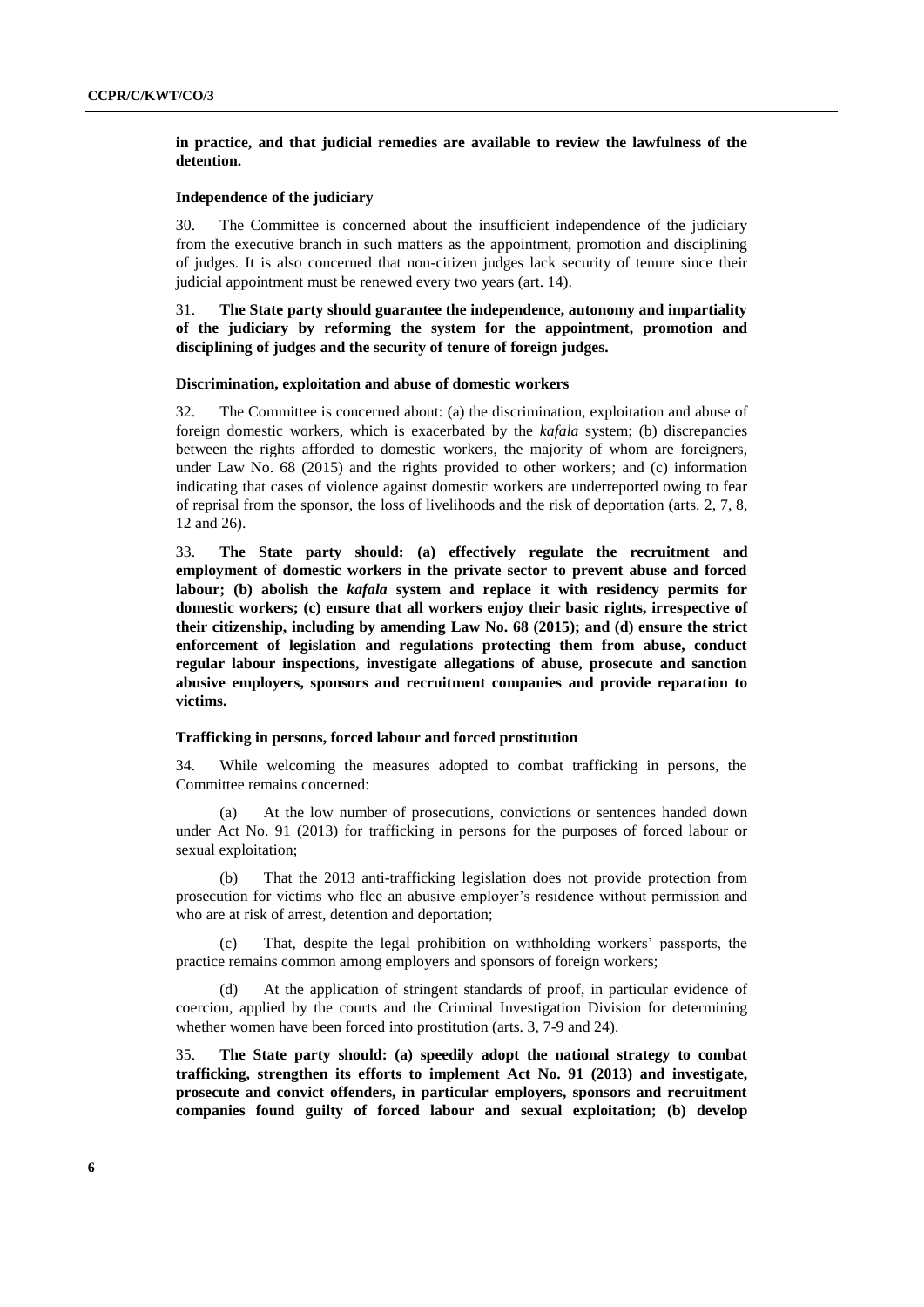**procedures for the identification and referral of victims of trafficking in order to prevent their arrest, detention and arbitrary deportation; (c) step up its efforts to enforce the prohibition on withholding workers' passports; and (d) relax the stringent standards of evidence of coercion for victims of forced prostitution and make available residence permits on humanitarian grounds to foreign victims of trafficking and forced prostitution.**

#### **Refugees and asylum seekers**

36. The Committee is concerned at the absence of a legal framework in the State party regulating asylum proceedings and defining a refugee, which leads to the arbitrary implementation of the prohibition of non-refoulement (arts. 6, 7, 9 and 13).

37. **The State party should establish a legal and institutional framework regulating asylum in accordance with international standards so as to ensure its compliance with the non-refoulement principle and consider the possibility of acceding to the 1951 Convention relating to the Status of Refugees and its 1967 Protocol.**

#### **Freedom of thought, conscience and religion**

38. The Committee remains concerned about the existence of legal provisions, regulations and practices that adversely affect the exercise of the right to freedom of thought, conscience and religion, such as blasphemy and related laws and provisions prohibiting the naturalization of non-Muslims. It is also concerned at discriminatory restrictions imposed on the granting of licences for the construction of places of worship (arts. 18 and 26).

39. **The State party should eliminate all discriminatory legislation and practices that violate the right to freedom of thought, conscience and religion, including blasphemy laws that are incompatible with the Covenant.**

#### **Freedom of expression**

40. The Committee is concerned about reports of arbitrary arrest, detention, trial, withdrawal of citizenship and deportation of persons who exercise their freedom of opinion and expression. The Committee is particularly concerned about: (a) the adoption of new legislation to further curb the right to freedom of expression and opinion and extend State control and restrictions on Internet-based expressions under Law No. 37 (2014) on communications and Law No. 63 (2015) on cybercrime; (b) the criminalization of defamation and blasphemy and the application of restrictive, vague and broadly worded provisions to prosecute activists, journalists, bloggers and other individuals for expressing critical views or views deemed to "insult" the Emir or undermine his authority, defame religion or threaten the national security of Kuwait or the country's relations with other States; (c) amendments made in June 2016 to the electoral law barring persons convicted of defamation or blasphemy from standing for election; (d) the alleged termination of licences for audiovisual and print media critical of the Government; and (e) content control and denial of access to the Internet, and the revocation of service providers' licences without disclosing the reasons for doing so and without due process (arts. 9, 17-19 and 25).

41. **The State party should: (a) repeal or revise laws containing provisions restricting the right to freedom of expression and opinion and repeal laws criminalizing blasphemy and insulting the Emir, among other acts, with a view to bringing them into conformity with its obligations under the Covenant; (b) clarify the vague, broad and open-ended definition of key terms in those laws and ensure that they are not used as tools to curtail freedom of expression beyond the narrow restrictions permitted by article 19 (3) of the Covenant; (c) guarantee media freedom,**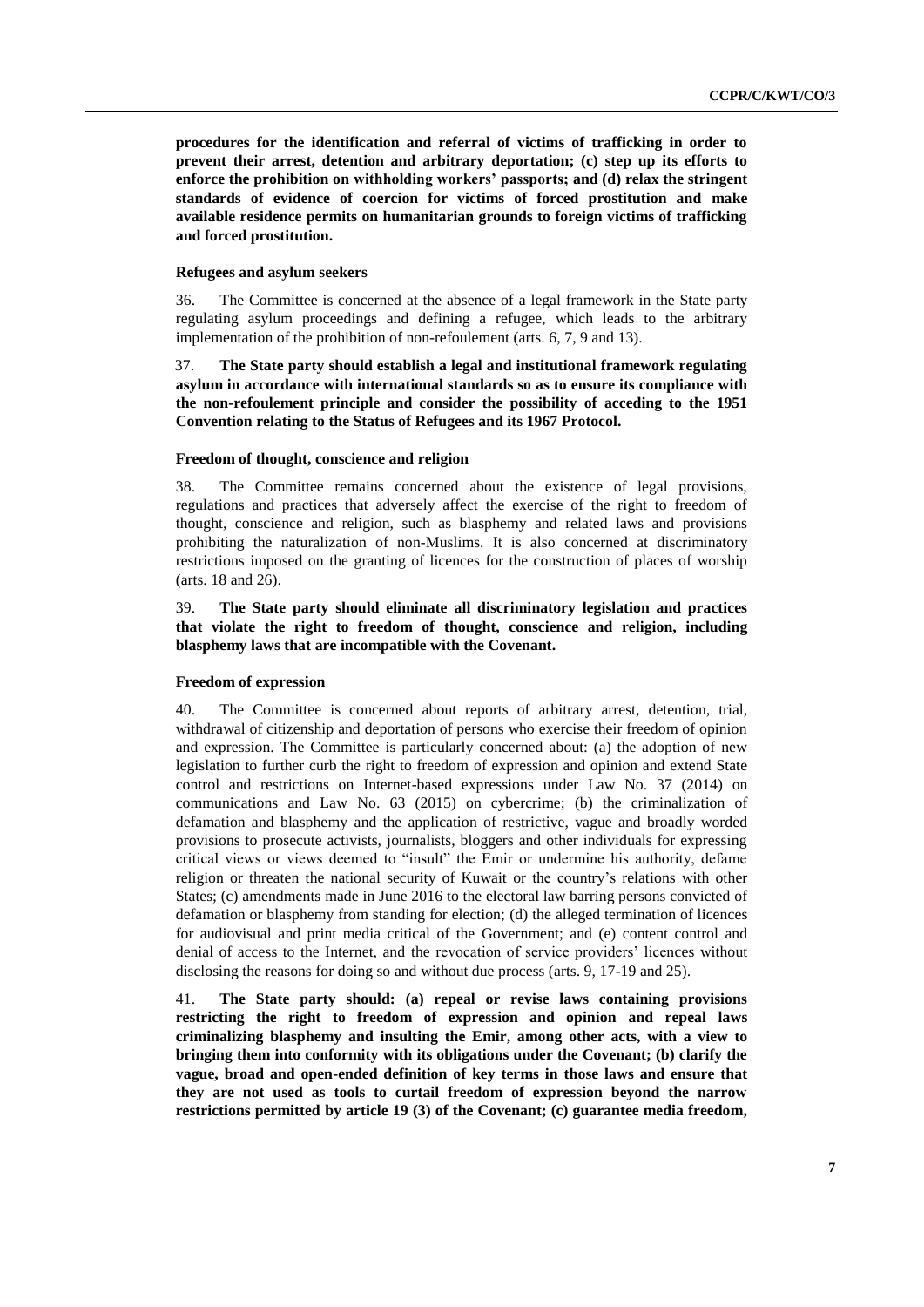**including by ensuring that the media can operate independently and free from government intervention and that decisions to suspend or close media outlets are made by an independent authority and are subject to judicial review; (d) release, rehabilitate and provide effective judicial redress and compensation to persons imprisoned in contravention of articles 9 and 19 of the Covenant; and (e) ensure that the monitoring of Internet use does not violate the rights to freedom of expression and privacy set out in the Covenant.**

#### **Freedom of peaceful assembly and excessive use of force**

42. The Committee is concerned about article 12 of Law No. 65 (1979) on public gatherings, as it bars non-Kuwaitis from participating in public gatherings, and about the overly broad prohibition on public gatherings without the prior authorization of the Ministry of the Interior. In addition, it remains concerned at reports that the State party unduly restricts freedom of peaceful assembly and that security forces have dispersed peaceful demonstrations with excessive and disproportionate uses of force (arts. 7 and 21).

43. **The State party should: (a) ensure that the exercise of the right to peaceful assembly is not subject to restrictions other than the ones permissible under the Covenant; (b) investigate all allegations relating to the excessive use of force by security forces and ensure that the perpetrators are prosecuted and the victims adequately compensated; (c) increase its efforts to systematically provide training to all security forces on the use of force, especially in the context of demonstrations, taking due account of the Basic Principles on the Use of Force and Firearms by Law Enforcement Officials.**

### **Freedom of association**

44. The Committee is concerned that articles 2, 3, 6 and 22 of Law No. 24 (1962) on clubs and public welfare societies place restrictions on the establishment and operation of civil society organizations, including by prohibiting them from engaging in political or religious advocacy and limiting their fundraising activities. In addition, the Committee remains concerned at reports that the State party imposes undue restrictions on the exercise of freedom of association, including arbitrary application of the law and its terms to limit dissent and the full participation of non-governmental organizations in civil society (art. 22).

45. **The State party should: (a) repeal or revise laws restricting the right to freedom of association to bring them into conformity with the Covenant; (b) clarify the vague, broad and open-ended definition of key terms in those laws and ensure that they are not used as tools to curtail freedom of association beyond the narrow restrictions permitted in article 22 (2) of the Covenant; and (c) ensure that civil society organizations can operate free of undue government influence and without fear of reprisals or unlawful restrictions on their operations.**

#### **Participation in public life**

46. The Committee remains concerned that no legal framework regulates the existence of political parties. It is also concerned that naturalized Kuwaiti citizens are denied the right to vote for 20 years and are denied the right to be elected as a member of parliament or the municipality and to hold ministerial office (arts. 22 and 25).

47. **The State party should: (a) adopt a legal framework regulating the existence of political parties so as to enable them to participate effectively and formally in political life; and (b) eliminate disproportionate restrictions on the right to vote, to be elected and to take part in the conduct of public affairs of naturalized Kuwaiti citizens.**